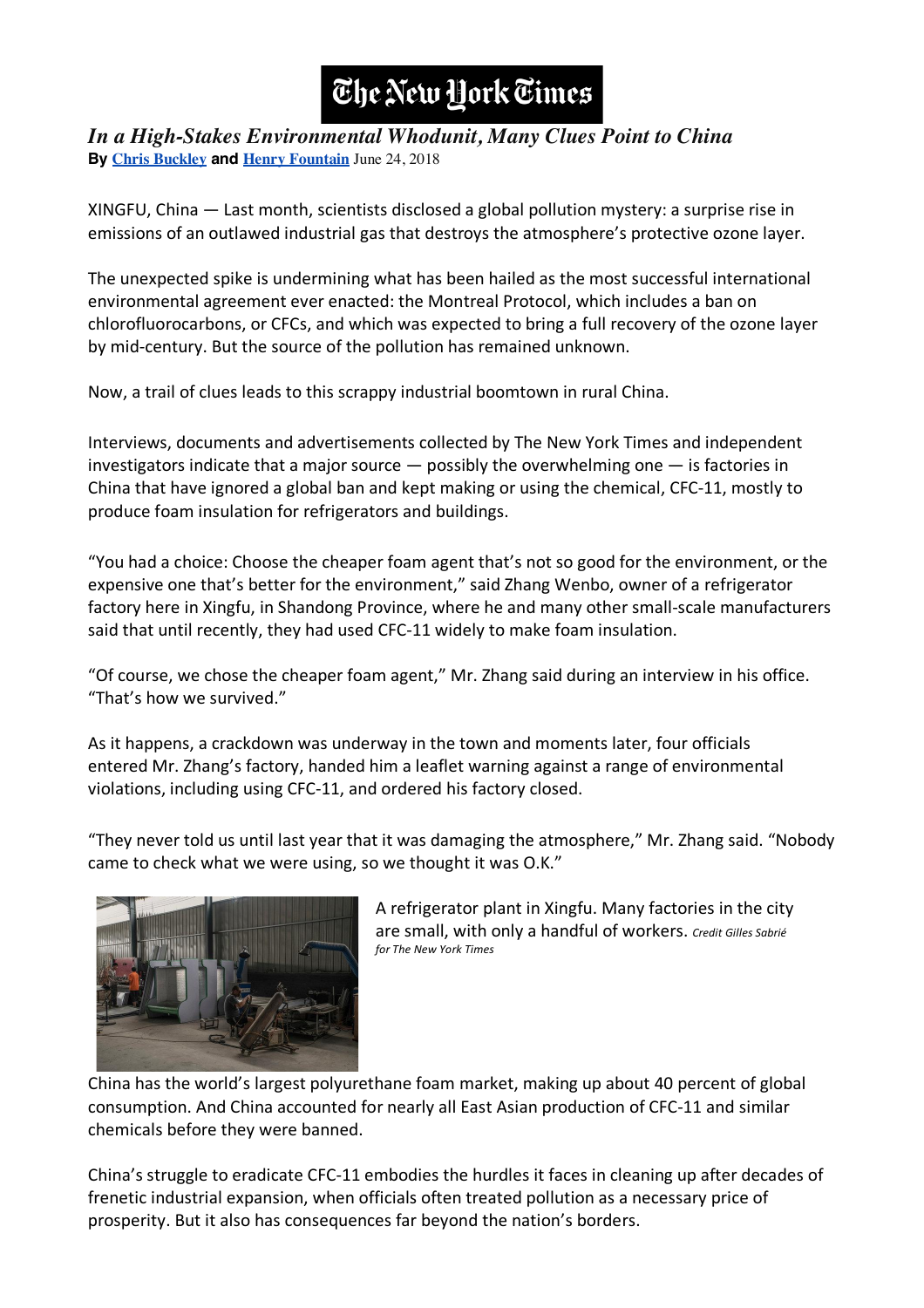Researchers said in a study published last month that a rise in emissions of CFC-11 was jeopardizing the effort to repair the ozone layer, which protects people and crops from the sun's damaging ultraviolet rays.

That effort began in the 1980s with the adoption of the Montreal Protocol, which ultimately outlawed CFC-11 and similar chemicals that destroy the ozone layer (and, because they are greenhouse gases, contribute to global warming). Scientists predicted that, as the chemicals produced before the ban came into force degraded and disappeared, the layer would be fully restored by the middle of this century. But the recent study said the new emissions could delay that recovery by a decade.

Some experts were skeptical that foam production in China could be the culprit.

"It is a very large amount to appear so suddenly," David Sherry, a British expert on ozone chemicals who has worked in China, said by email.

But the study's authors said that such a large tide of emissions — in the order of 13,000 metric tons a year — could be explained only by new, illegal production, and said the source was probably in East Asia. Evidence suggests that an important focus may be small foam makers and their chemical suppliers in China, where regulators have long had a tough time bringing polluters to heel.

Chinese traders and experts candidly described how small, primitive chemical plants have kept making CFC-11 in spite of the ban, and their accounts are backed by government documents.

"Currently there is still a large volume of illegally produced CFC-11 being used in the foam industry," Shao Changying, an environment official in Shandong, wrote in a report published last year. Another Shandong environment office report in 2016 described a "quite vigorous illegal production of outmoded CFC-11," which it said was "bringing risks to the market and environment."



A wholesale kitchen appliance showroom in Xingfu. The banned chemical, CFC-11, is used to produce foam insulation for refrigerators and buildings. *Credit Gilles Sabrié for The New York Times*

Even while Shandong and other provinces have cracked down on the chemical, Chinese traders still offer it for sale online.

Stephen O. Andersen, a former official with the United States Environmental Protection Agency who served on one of the Montreal Protocol's advisory committees, said cheaper legal alternatives to CFC-11 were available. In interviews, though, small Chinese manufacturers seemed unaware of them or unwilling to pay the costs of converting their equipment to use them.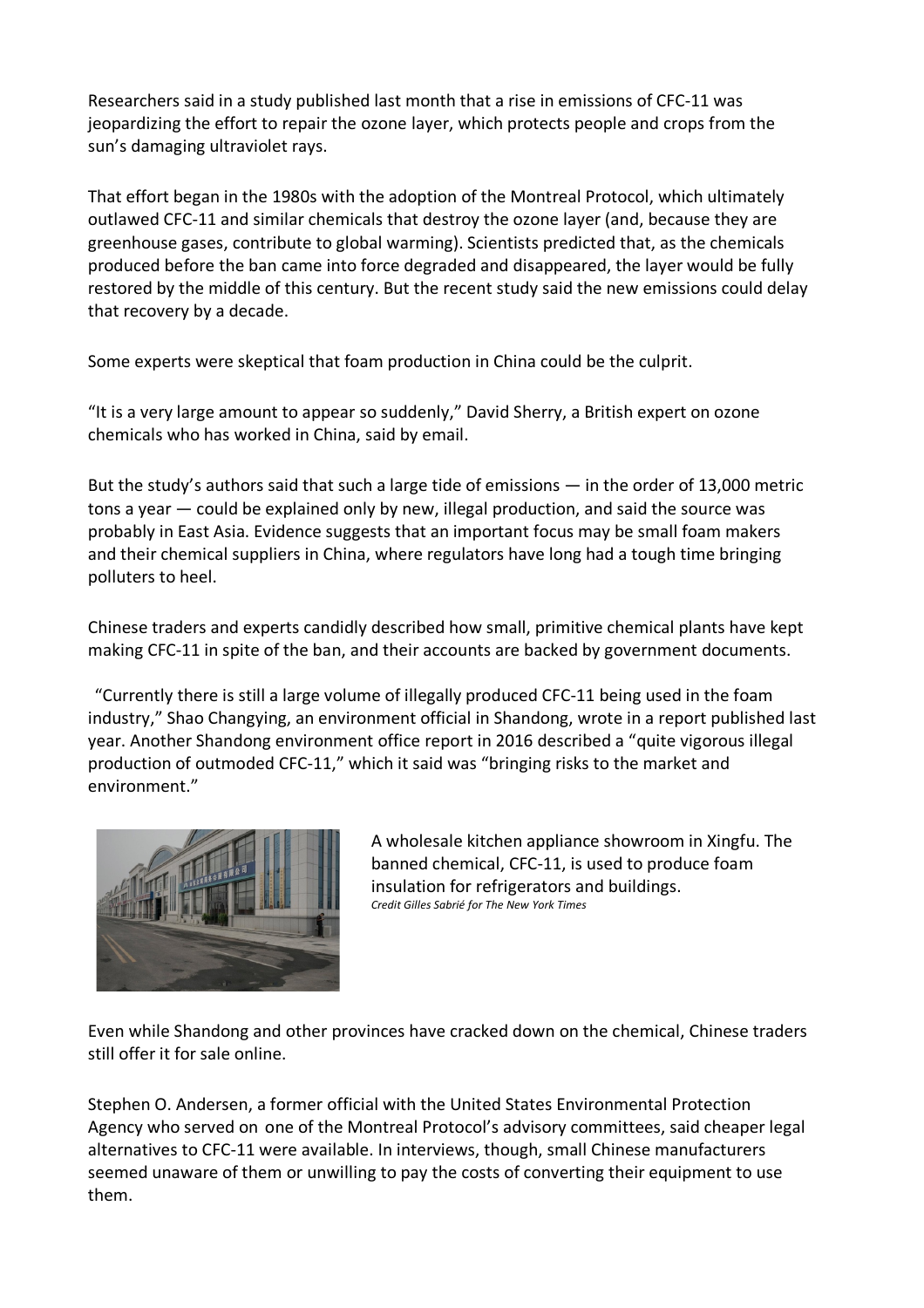And Liu Le, a refrigeration expert in Shandong, said there were still companies ready to provide the CFC-11.

"When nobody is watching, they can make some, or when they get an order  $-$  an underground order — they can also produce it," Mr. Liu said. "They produce for a while until they're discovered, and then move on."

An independent group, the Environmental Investigation Agency, said it had identified eight factories in four Chinese provinces where the chemical was being used in the foam-making process. The organization, based in Washington, said that and other evidence — including conversations with confirmed sellers of CFC-11  $-$  pointed to the Chinese foam industry as the primary source of the new emissions.

"The scale of this environmental crime is devastating, with massive potential impact on the climate and the ozone layer," said Alexander von Bismarck, executive director of the group. He said the agency had given initial findings to the Chinese government and the secretariat of the Montreal Protocol, and would publish a full report next month. "We're hoping for a strong response from a strong environmental agreement," Mr. von Bismarck said.

Made aware of both The Times's and the Environmental Investigation Agency's findings, Erik Solheim, head of the United Nations Environment Program, which oversees the protocol, called illegal production of CFC-11 "nothing short of an environment crime which demands decisive action."

"At the same time, we have to dig deeper," Mr. Solheim said in a statement. "Based on the scale of detected emissions there is good reason to believe the problem extends beyond these uncovered cases."



Wang Xuechuan has worked in the appliance industry for 14 years. He said profit margins were tight because of increasing labor costs. *Credit Gilles Sabrié for The New York Times*

The Chinese Ministry of Ecology and Environment did not respond to questions about regulation of ozone-damaging chemicals and illegal output, and said it was preparing a response. Hu Jianxin, a professor at Peking University who studies such chemicals and advises policymakers, said he and other experts needed time to check the findings and track down possible sources in China and elsewhere.

"Illegal production and use of CFCs can of course contribute to the atmospheric concentrations," Professor Hu said. But, he added, the jump in emissions indicated by the latest study also meant there may be new sources that had not been considered before.

Over the past decade, Chinese Communist Party leaders have come to see smog, tainted water and other pollution as serious threats to trust in the government. The government has made strides in curbing smog and slowing the growth of emissions of carbon dioxide and other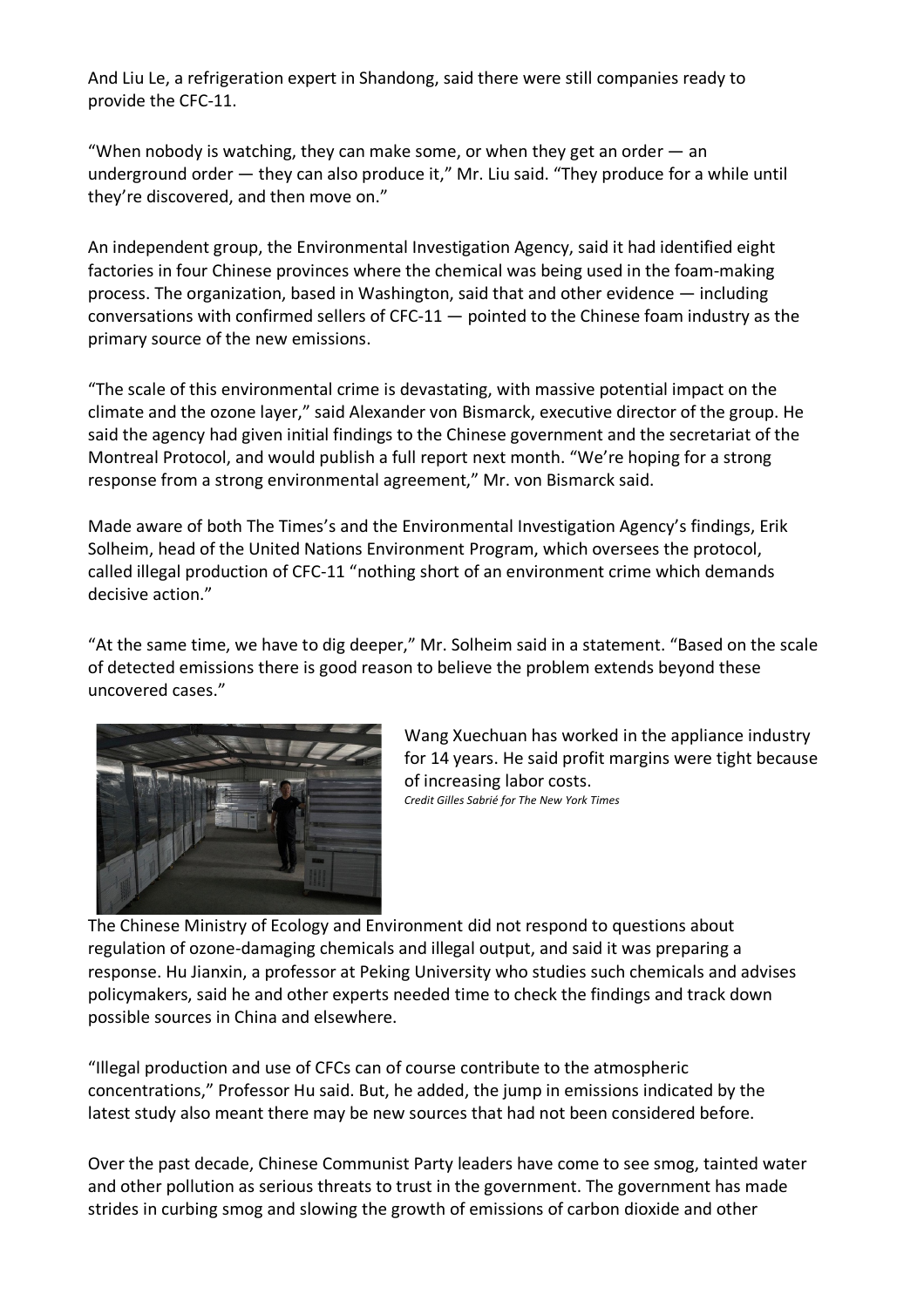planet-warming gases. Likewise, since announcing the ban on CFC-11, China has demanded that companies switch to less harmful chemicals.

But officials and traders said it was a seesaw battle. Many polluters are small factories that slip through the net of inspections or treat fines and shutdowns as just the price of business.

"On the one hand, 11 is cheaper, and on the other, its foaming effect is better," said Ge Changqing, a manager for a legitimate chemical company, referring to CFC-11. "The demand is there downstream and local governments turn a blind eye. There's money to be made."

The illicit producers often set up in isolated sites, sometimes protected by local cadres unaware of, or indifferent to, the risks.

"These businesses are often out of the way, don't have commercial registration, and don't even have a name for their factories," Mr. Liu, the expert on refrigeration chemicals, said in a presentation to officials last year. "Some of them regularly move, making it very difficult for the acting agencies to exercise oversight."

There have been successes. In 2015, officials said that Shandong had shut 15 illegal makers of CFC-11 and a similar banned chemical since 2013, and that two people in the trade had been convicted.



The padlocked gate of Zhang Wenbo's factory in Xingfu. He acknowledged using a banned chemical to cut costs. "That's how we survived," Mr. Zhang said. *Credit Gilles Sabrié for The New York Times*

Sometimes the closed plants have been sizable. Over just four months, one of those shut in 2015 made over 300 tons of an illegal ozone-destroying chemical often used as a coolant. Another, shut in 2012, made 1,100 tons of CFC-11 in 11 months and dumped toxic waste, causing a die-off at nearby fish farms, according to a court verdict.

But the number of Chinese factories that use polyurethane foam here is daunting  $-$  Xingfu alone has around 1,700 businesses involved in making cooking and refrigeration equipment, according to the local government— and officials have said that tracking and punishing illegal chemical production is difficult.

"Illegal production and use is highly concealed, evidence is hard to obtain, and it's quite difficult to crack cases," Ms. Shao, the Shandong official, said in her report. "Among the cases of lawbreaking in recent years, only a small number of the suspects have received the punishment they deserve."

When contacted, some online chemical traders denied selling the gas despite offering it in ads; some said their sales pages were out of date. But others said that they still sold the gas.